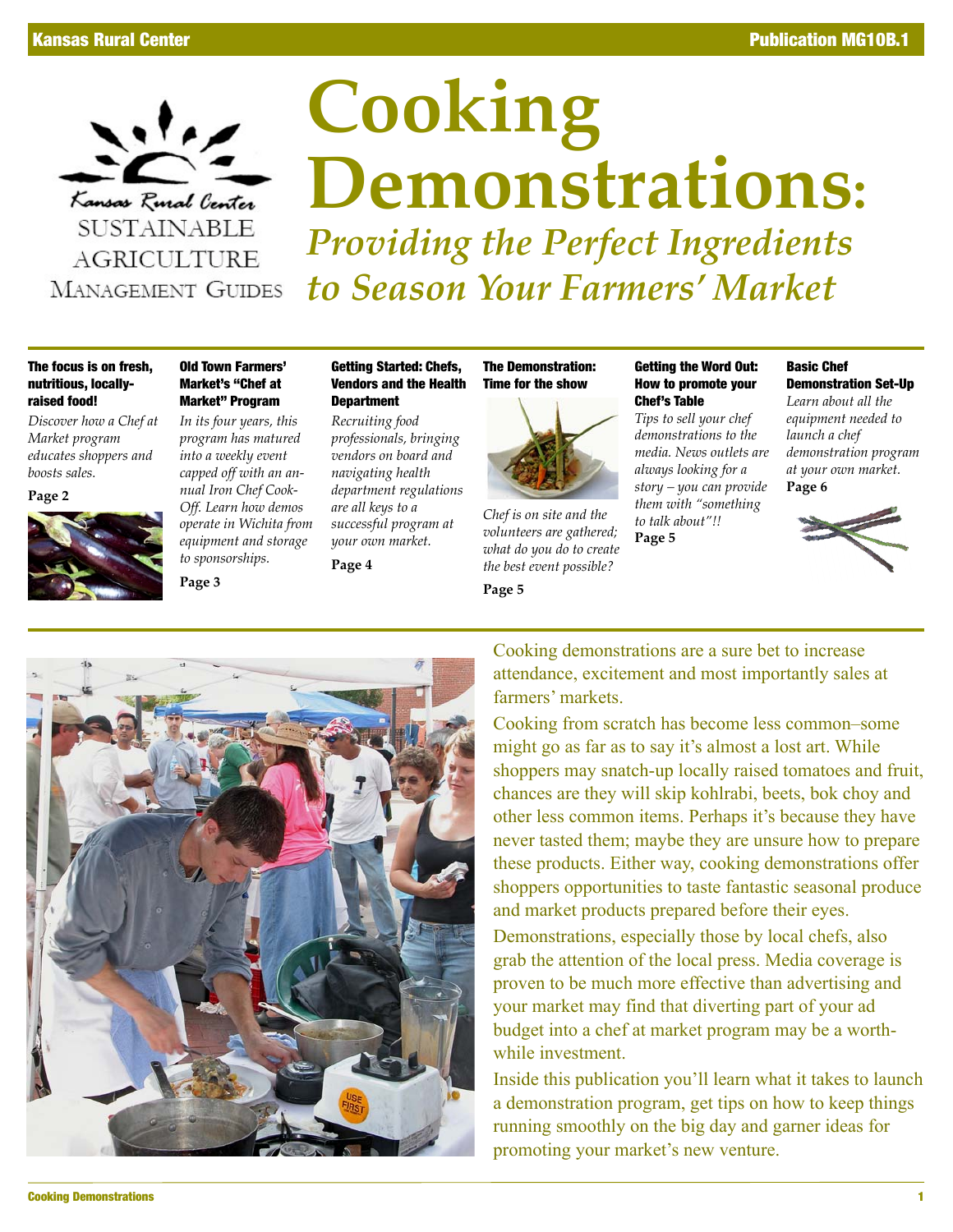

### **Farmers Markets are about Fresh, Nutritious, Local Food**

Although the trend may be slowly changing, we live in a society that has lost a good deal of its food skills. The Chef's Table is a great way to reintroduce people to the simple pleasures of preparing seasonal foods grown within miles of their family's dinner table. It is exciting for them to realize that it doesn't take hours to prepare "food from scratch". Once they taste the difference between truly

fresh foods and those they have been purchasing from the grocery store, they frequently change their habits and become market regulars.

Education is the key to stimulating interest in local foods. This is effectively accomplished by your market providing these "mini cooking classes. Joe Stumpe, the *Wichita Eagle* Food Editor, sums it up well when he says:

*As more people become aware of the nutritional, taste and sustainable values of purchasing local foods, the farmers' market provides an excellent venue to teach its customers how to creatively use seasonal produce. Hosting a cooking demonstration, such as a "Chef at the Market", brings chefs, growers and urban dwellers together to enjoy the taste of the region which results in increased sales for the market vendors.*

 "I think the chef at the market is one of the best features of the farmers market. I had a great time being one this year. Even though we were doing pretty simple recipes -- grilling steaks, making pasta and salads -- my helpers and I were inundated with questions about the techniques and ingredients we were using.

That makes me believe these demonstrations are really useful." *Joe Stumpe, Food Editor, Wichita Eagle*

The Chef's Table is the Old Town Farmers' Market's crown jewel. In response to periodic surveys taken, the food demonstrations are always listed as the favorite element of the market and one of the main reasons people

> come to the Old Town Market. A recent survey asked the question, "Have you purchased something new to you as a result of the chef's demonstration." One hundred percent of respondents answered affirmatively.

> Hosting a chef at the market event is a valuable tool to capture customers and increase your growers' sales.

The cooking demonstration provides a place for your customers to gather to learn about the selection and preparation of seasonal produce. More and more farmers' markets are forming around the country providing an opportunity to teach a consumer base, many of whom have become dependent on processed foods, a whole new way of eating.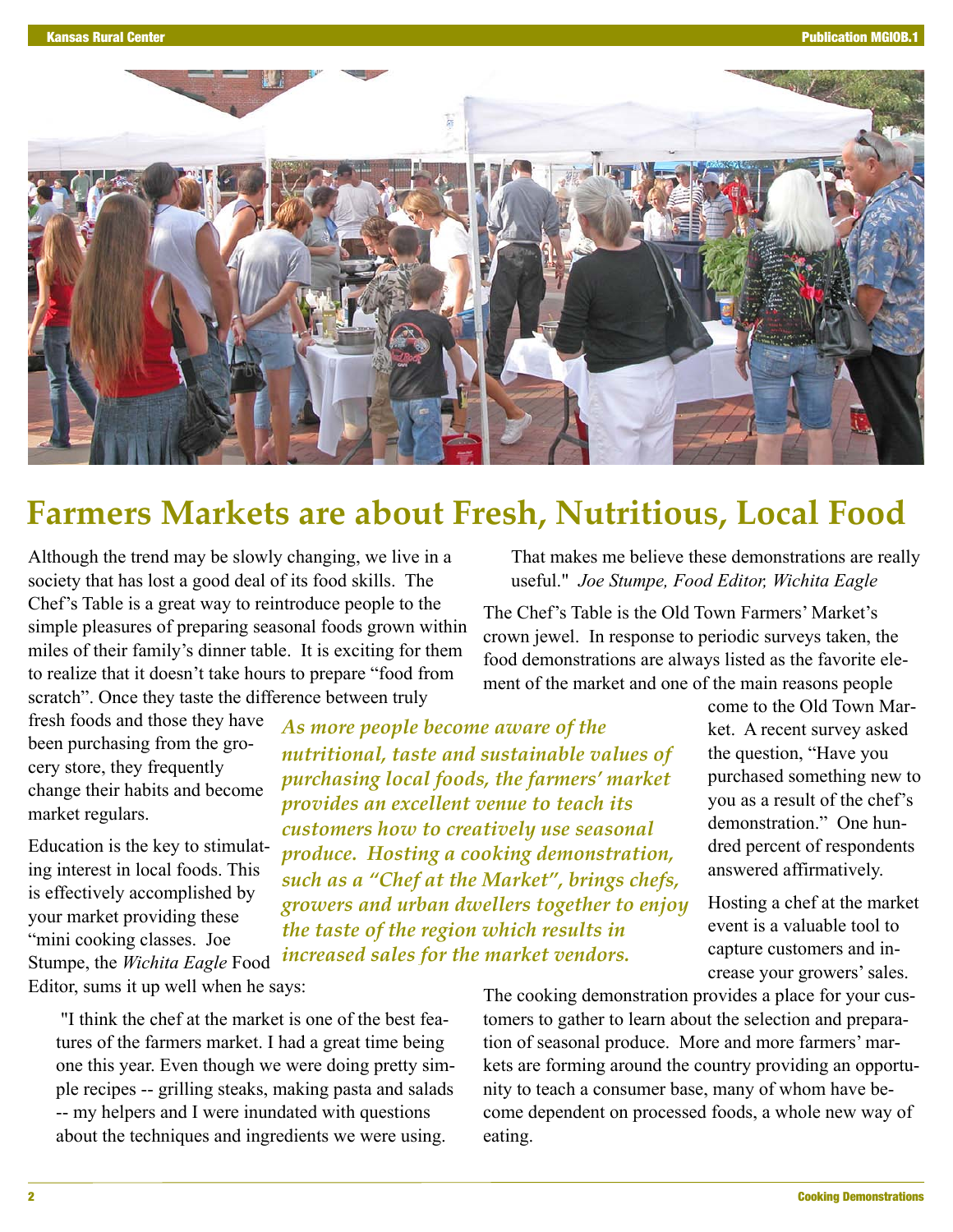

## **Old Town Farmers' Market's "Chef at Market" Program**

The customers at the Old Town Farmers' Market in Wichita have enjoyed a "Chef at Market" since 2003. The manager's philosophy is to make the demonstration as easy as possible for the chefs who usually work their longest and hardest hours on the weekend. The demonstration starts at 9:00 a.m. and lasts no longer than an hour. This allows the chef to give her presentation and return to the restaurant to begin preparations for the day's business.

The market manager coordinates closely with the chef to anticipate her needs for the demonstration. Some chefs like to have their ingredients the day before so that they can be prepped in advance while others may come with a blank slate, shop the market and plan their dishes on the spot.

The chefs who present at the Old Town Market do it voluntarily. Most have been using local products for some time and are anxious to share the taste experience with the market's customers. In return, the Chef's Table becomes a valuable marketing tool for their restaurant. They are allowed to distribute menus and other promotional materials from the table as well as the information booth on the day they demonstrate.

The local newspaper publishes the market's activities for the day which includes the chef and the restaurant represented as does the market's e-bulletin which is distributed to several hundred people each week.

The Wichita Farmers' Market Vendors Association which manages the Old Town Market owns a 4'x10' enclosed utility trailer in which all market supplies are stored and transported. The market employs a Chief Operating Manager (COM), a Saturday Manager and an Assistant Manager. The COM is responsible for storing the trailer and getting it to and from the market. All of the managers work together to set up and tear down the market sponsored booths – Information, Chef's, and Music. If you have a strong volunteer base, you could establish a schedule for a set up and tear down crew as well as a knowledgeable "foodie" to assist the chef.

At the Old Town Market initial Chef's Table equipment was purchased with money generated by stall fees. If you are fortunate to have restaurant supply or kitchenware stores in your area, you may enlist their support by offering them the opportunity to donate supplies or sell them at a discount. Your market could also create a Chef's Table sponsorship as the Old Town Market did in 2007. In exchange for sponsorship, a banner was displayed at the Chef's Table each week. In addition to encouraging the market, the sponsoring business' name is in front of hundreds of people each Saturday for the length of the season. Keep an open mind when pursuing sponsors – you may be surprised who is willing to support your market!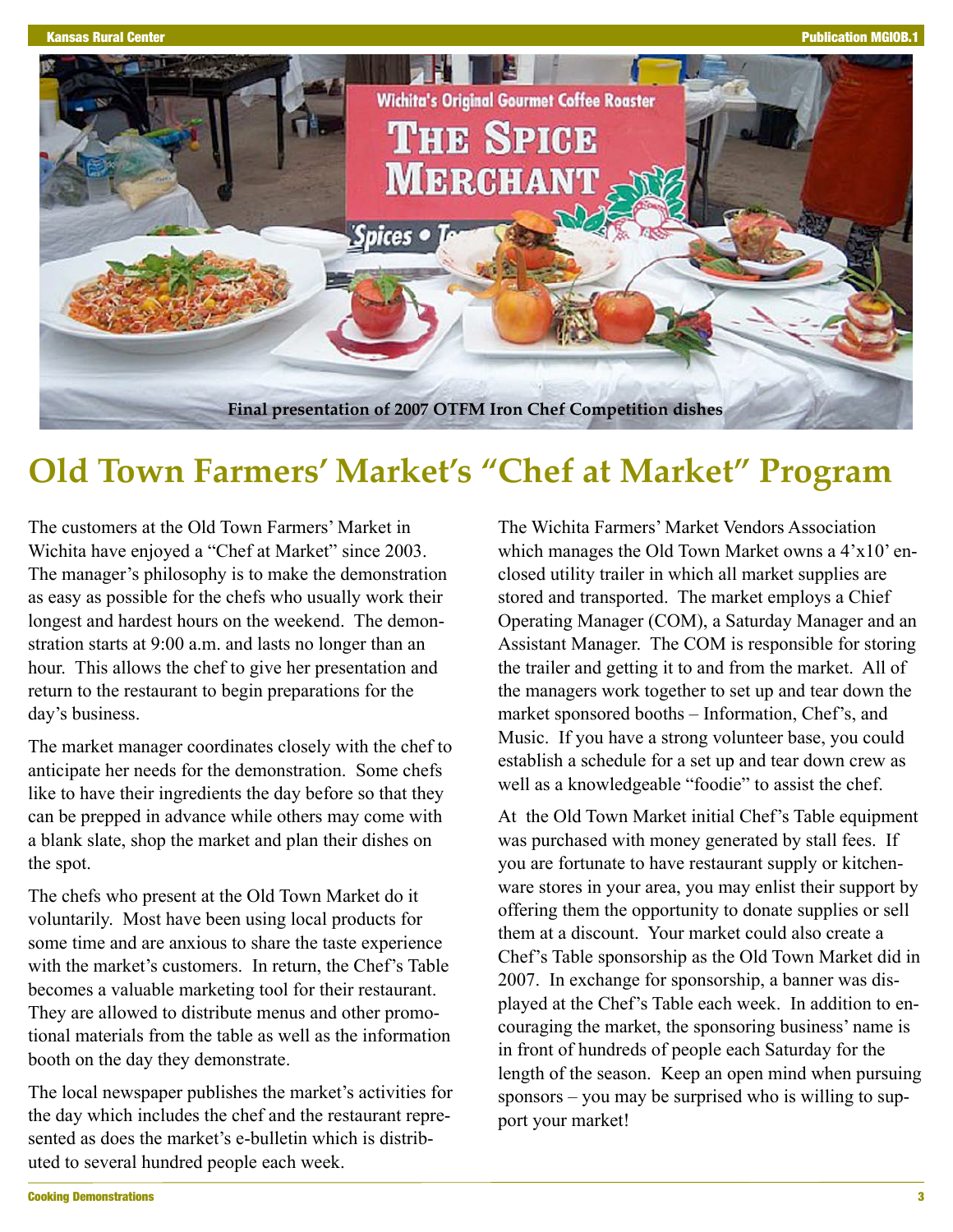

### **Getting Started**

When planning the logistics of incorporating cooking demonstrations into your market, evaluate the assets you have in your community. If your community is more rurally based with few restaurants, the market may decide to host an event once a month. In larger communities with greater access to local chefs and cooking professionals, a weekly demonstration is more easily accomplished.

The first step to recruiting chefs is checking with your vendors to see if they currently sell to restaurants. If so, begin by approaching the chefs of those establishments. These chefs already have an appreciation and understanding of the value of your market's offerings. They are usually more than willing to promote the market and its growers. The chefs, in return, are able to showcase their restaurants through their appearances and often acquire new customers seeking to support eateries that employ sustainable practices – such as purchasing local foods.

You will also want to visit the restaurants closest to your market's site. Invite the chefs to share their food knowledge with your market customers. As a result of participating in a cooking demonstration, many chefs come to realize the superior quality and taste of the market's fresh produce and begin incorporating market products into their menu planning.

When scheduling your demos, don't limit yourself to restaurant chefs. Cooking class instructors, caterers, home chefs, and extension agents are often willing to share their food knowledge with your customers.

Check with your vendors to see who is willing to donate product for the chef's use. Most vendors are more than happy to participate in the event by contributing. The chef or assistant always directs customers to the participating vendors. In an effort to be equitable, the chefs select from as many booths as practical. When a more expensive item is included in the presentation, such as a meat product or any item over two to three dollars, the market purchases that ingredient from the vendor.

It is important that you follow the guidelines for food safety that are available from your local health department. Be sure to get a copy of the food ordinances and read them very carefully, being certain you understand them fully. Many of the food codes are written for full time food service establishments and may not be applica-

ble to a one hour demonstration. You may want to meet with the health inspector for the area in which your market is located to be sure you are in compliance with all applicable rules. Don't be discouraged if the inspector tries to stop you before you get started. Work together to see how you can allow the sampling while at the same time insuring the safety of the food for your customers.



Pat Randleas, Old Town Farmers' Market's COO, takes the mic during the annual Iron Chef Competition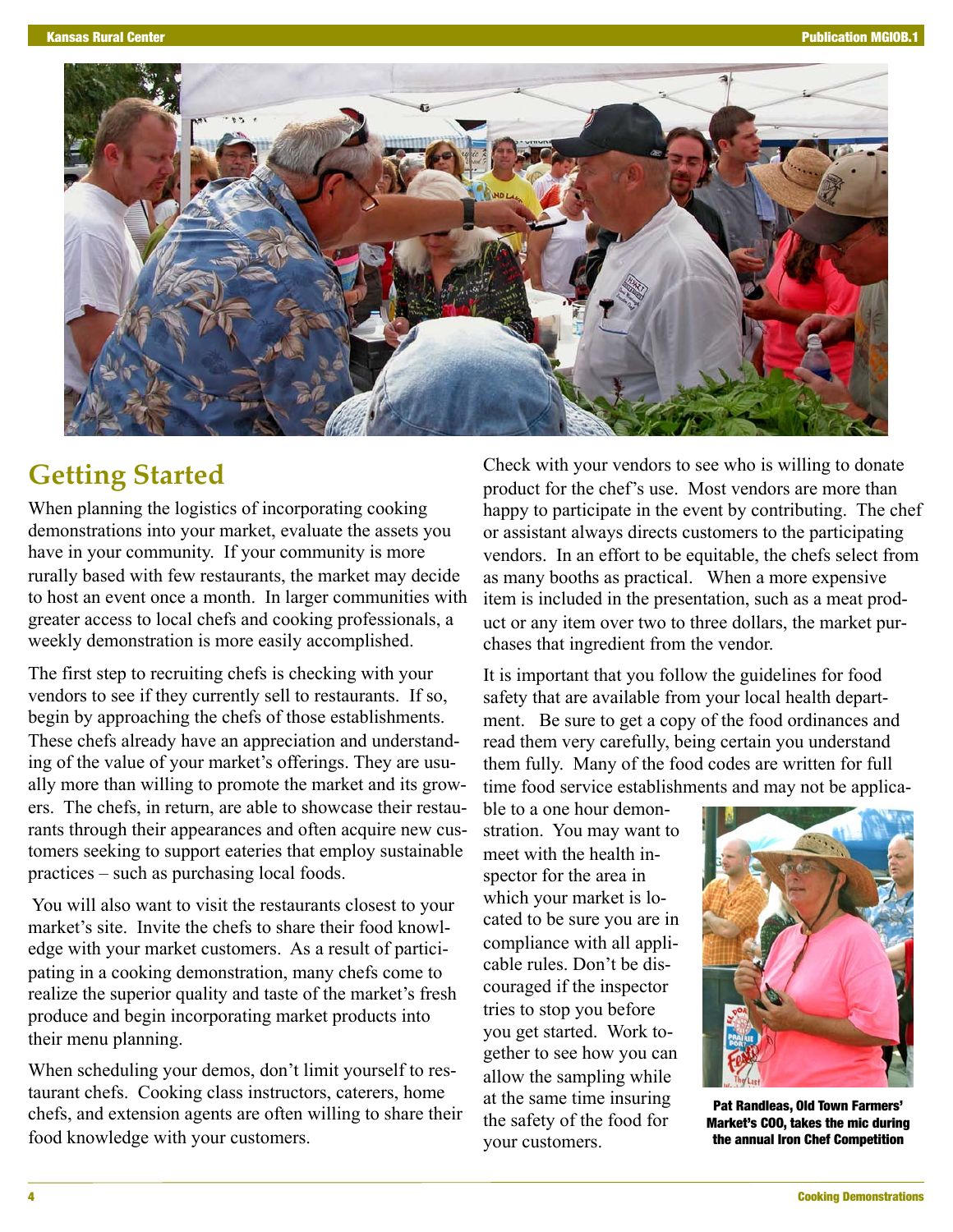

### **The Demonstration**

It is preferable to have an assistant available for your chef as he prepares for the demonstration. Have your chef arrive fifteen to twenty minutes early. This allows time for him to "shop the market" for his ingredients and for you to inventory what will be needed, what you have, and what you may need to retrieve before starting. If there is a nearby restaurant, establishing a friendly relationship with them can be invaluable if you need to borrow any cookware or ingredients that have been forgotten.

Once everything is gathered and ready to go, use your speaker system to welcome your market's guests and introduce your chef and the restaurant represented. Then it is time to turn the microphone over to the chef. As he starts to describe what he is preparing, he will draw more and more observers to the booth.

Chefs have varying levels of comfort conducting a demonstration. For those who may struggle, the assistant can help him out by asking various questions about the products he is using, cooking methods, etc. The demonstration is a mini cooking class and attendees are there to learn something new. Always encourage questions from the audience.

After the seasonal dish is prepared, it is time for the best part – tasting. The chef may relax, answer questions and receive accolades while his assistant plates the samples.

### **Promoting the Chef's Table**

In addition to promoting your demonstrations in all materials produced by the market such as your flyers, website, and posters, the chef's demonstrations provide editorial material for a variety of media outlets.

The food editor of your local newspaper is a great place to start promoting your program. The *Wichita Eagle*'s food editor has participated in a number of events at the market including being a guest chef and one of three judges in the annual Iron Chef Competition.

Additionally, your local showcase of seasonal foods can be of interest to garden writers, health and wellness publications, food based radio programs and community based television programs. Keep in mind, these outlets are always looking for a story – you can provide them with "something to talk about"!! After all, eating good food is exciting to nearly everyone. You can gain access to these outlets by personally contacting them to inform them of what you are doing at market and why.

Distribute press releases regularly to all media with your schedule of chefs or other special events planned. You need to become a cheerleader for local food production in your role as market manager.



2007 Old Town Farmers' Market brochure highlighting the chef series